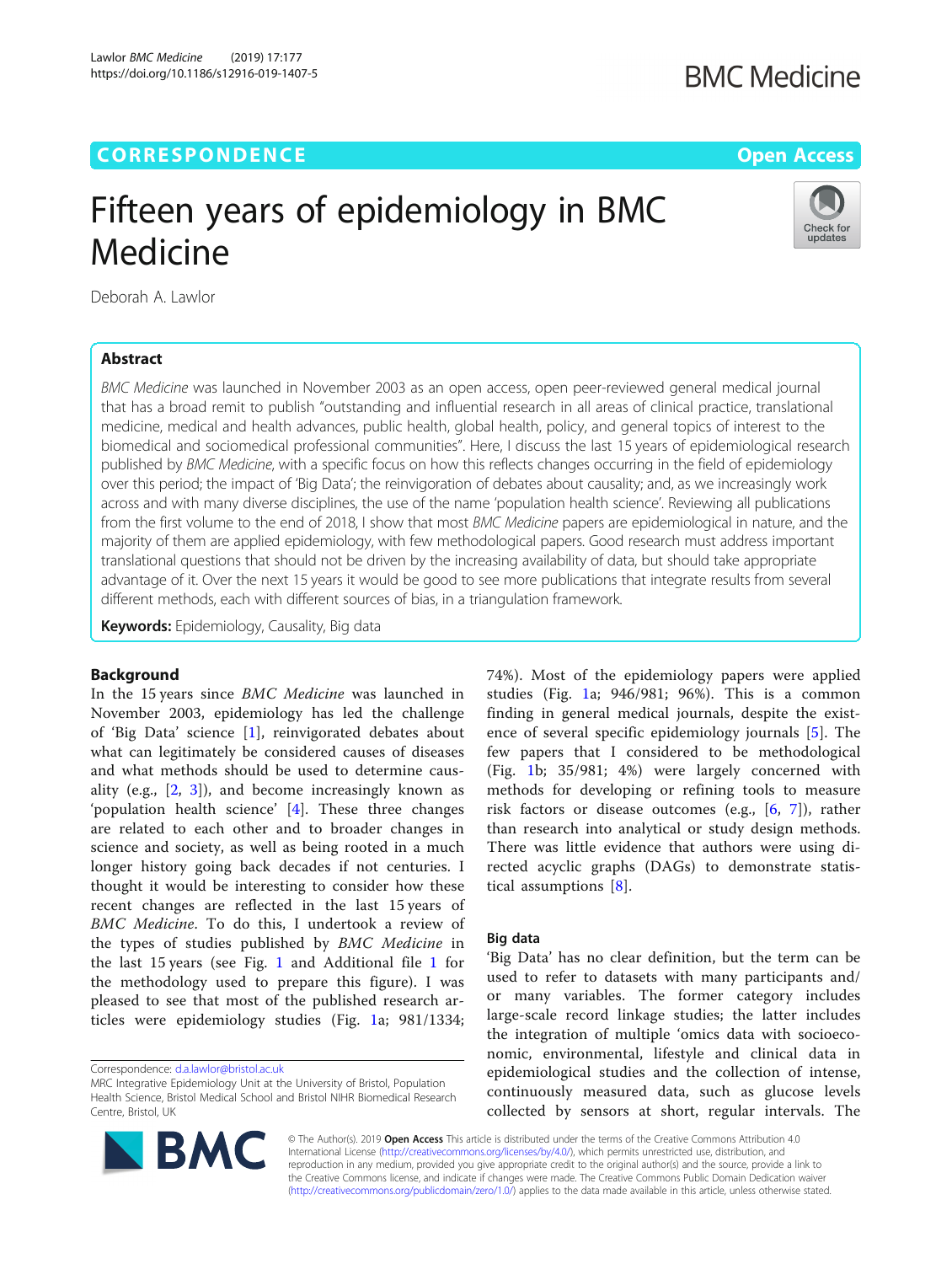<span id="page-1-0"></span>

current BMC Medicine call for papers in this area notes: "Big Data in Medicine can be used to provide health profiles and predictive models around individual patients. The use of high-throughput data to integrate genetic and clinical inter-relationships; realworld data to infer biological principles as well as associations, trajectories and stratifications of patients; data-driven approaches for patients and digital platforms are the hope for medical problems and evidence-based medicine" [[9\]](#page-4-0).

However, as Saracci has eloquently highlighted, excessive claims for 'Big Data', such as is proposed in this statement, can result in 'bigness' overriding the

key principles of epidemiology and good science. These principles include, for example, the need for data (and software) validity, replication or validation of results in independent studies and, importantly, using data to address the most relevant questions rather than 'blind [big] data dredging' [\[1](#page-3-0)]. As with other journals, BMC Medicine has published a small proportion of 'omics studies (Fig. 1b; 77/981 (8%) of the epidemiology papers included some 'omics measurements) and most of these were small and had no independent replication or validation (e.g.,  $[10-12]$  $[10-12]$  $[10-12]$  $[10-12]$ ). Larger studies that did include replication (e.g., [\[13](#page-4-0), [14\]](#page-4-0)) have been published more recently.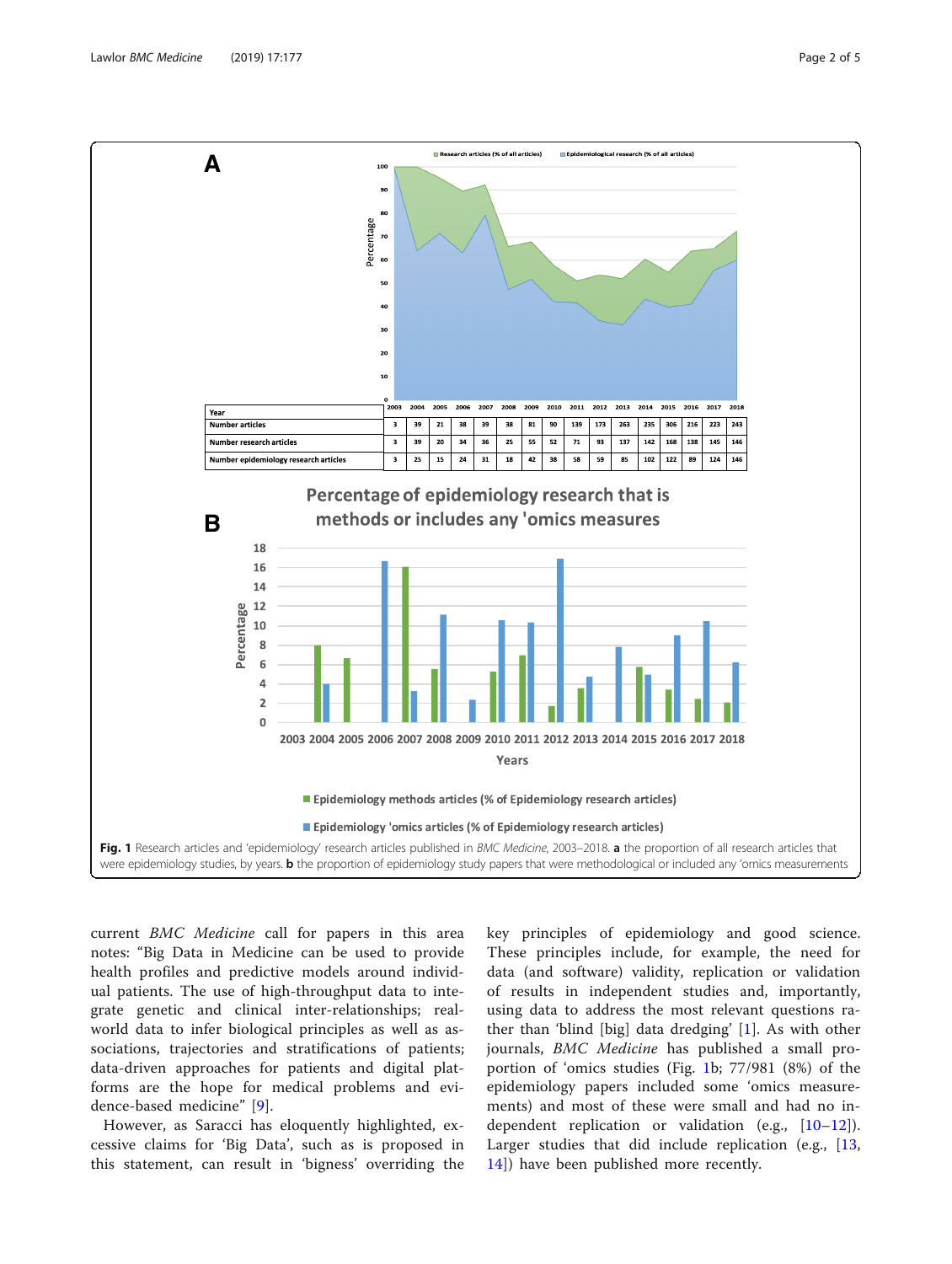#### Population health science

The increasing use of the term 'population health science' in part reflects the potential for epidemiologists to undertake population level physiology and embed this in what was previously called 'social medicine'. This is enabled by the integration of multiple 'omics data with socioeconomic, lifestyle and clinical data in large cohort studies. Multidisciplinary (i.e., people or groups from different disciplines working together on research projects by drawing on their specific disciplinary knowledge) and interdisciplinary (i.e., synthesising methods and knowledge from different disciplines to answer research questions) approaches are needed to realise the full potential of these data [\[4](#page-3-0)]. Thus, over the last 15 years, epidemiologists have increasingly learnt the theories and language of colleagues from diverse fundamental and emerging disciplines, including mathematics, biology, chemistry, data and computer science and (bio)informatics  $[15-17]$  $[15-17]$  $[15-17]$  $[15-17]$  $[15-17]$ . We have worked in large collaborations with these disciplines, as well as with social and clinical scientists, with whom we have a long tradition of working. This multidisciplinary and interdisciplinary work with population data has been called 'population health science' [\[4](#page-3-0)].

#### Causality, Mendelian randomisation and triangulation

One of the most notable changes in epidemiology in the last 15 years has been the increased use of Mendelian randomisation (MR)  $[18]$  $[18]$ . MR is the use of genetic data to explore causal effects of modifiable (non-genetic) risk factors. The first formal proposal of this method (as used over the last 15 years) was published in February 2003 [\[18](#page-4-0)], just 9 months before the first volume of BMC Medicine was published. Notably, in that original paper – and particularly in a subsequent paper – George Davey Smith acknowledges a long history of others who have suggested the use of genetic variants in this way, including Fisher, who made the link between randomised trials and the random segregation of genetic variants in 1951 [[19\]](#page-4-0). MR and other new methods have stimulated debates about causality, the underlying assumptions of different analytical methods and the importance of acknowledging and exploring these [[8](#page-3-0)]. This has resulted in epidemiologists increasingly using DAGs to demonstrate their causal analysis assumptions, particularly for new methods or causal frameworks, such as MR. Over the last 15 years, MR has been increasingly used to improve causal understanding of the effects of lifestyle risk factors and pathophysiological targets on human health and disease [[20](#page-4-0)–[24\]](#page-4-0). Alongside these applications, considerable efforts have been made to develop methods to explore the validity of the genetic instruments used in MR studies and the robustness of their results [\[25](#page-4-0)–[34](#page-4-0)]. The availability of summary results from large numbers of genome-wide association studies (GWAS) that can be used for two-sample MR [[29\]](#page-4-0), together with automated tools (such as MR-Base  $[35]$  $[35]$ ) for analysing these data and performing sensitivity analyses, have contributed to recent increases in the use of (two-sample) MR. This shift is reflected in the results of my review of BMC Medicine publications: just one MR study was published before 2018. This paper, published in 2004, did not use the term MR, but used MTHFR genetic variants to explore the role of homocysteine in migraine [\[36](#page-4-0)]. By contrast, six MR studies were published in BMC *Medicine* in 2018 [ $37-42$  $37-42$ ], five of which used two-sample MR.

The ease with which two-sample MR can be undertaken means that some authors can complete analyses in minutes without giving sufficient thought to the importance or relevance of the research question being explored. They may also fail to consider or discuss key methodological issues (even when using automated systems developed specifically for two-sample MR). These include whether the two samples are from the same underlying population and whether the GWAS population used is relevant for the research question. In addition, replication of these two-sample MR findings and triangulating them with results from other methods with different underlying assumptions should be explored [[29\]](#page-4-0). One notable example of the poor science that can result from the rush to an 'easy publication' is demonstrated by the comparison of results from two studies published in 2016. Both studies applied twosample MR to the same publicly available data, but reported diametrically opposing conclusions (one reported that higher circulating C-reactive protein concentration increased risk of schizophrenia, while the other concluded that it decreased schizophrenia risk) [[28\]](#page-4-0). Hartwig and colleagues demonstrated how one of the two had not harmonised summary data across the two samples (Table 3 in  $[28]$  $[28]$ ); that paper has subsequently been retracted [\[43](#page-4-0)].

The use of triangulation is increasingly recognised as key to exploring causal effects [[44](#page-4-0)]. In this approach, results are compared from several different epidemiological methods, each of which has different, unrelated, key sources of bias. The idea is that if each of these methods suggests that a risk factor is causally related to an outcome, despite their different sources of bias, confidence in the results increases and a true causal effect is reflected. If results differ, by being explicit in the first instance about their different sources of bias, it is possible to determine what further studies would be needed to obtain a robust causal answer [[44\]](#page-4-0). Going forwards, the potential for further extending this approach in a truly interdisciplinary way –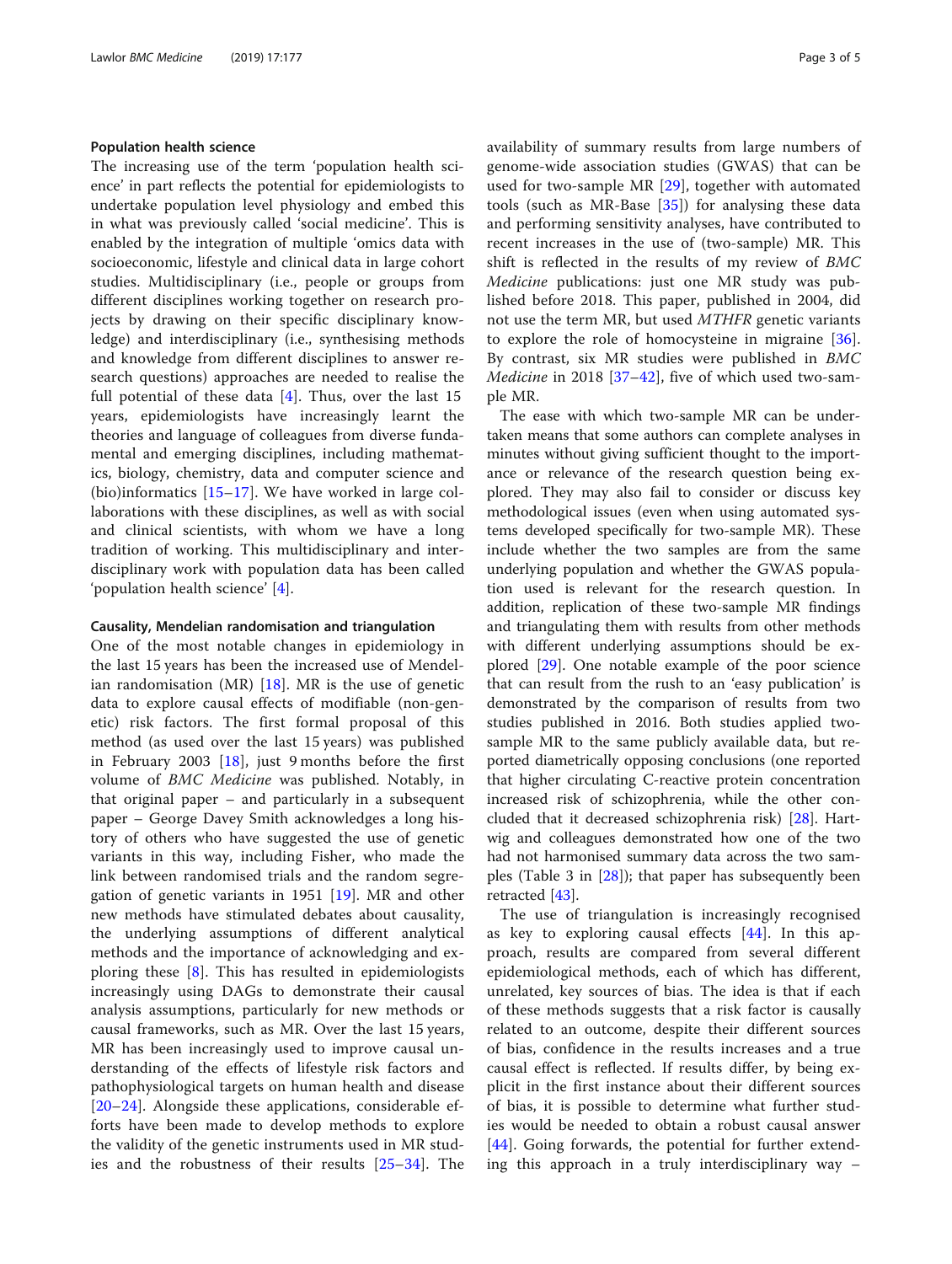<span id="page-3-0"></span>including integrating data from (bio)informatics and laboratory science – is an exciting possibility for the next 15 or more years.

### Data sharing and supporting team science

Changes in epidemiology over the last 15 years have coincided with debates about data-use and sharing [\[45](#page-4-0)]. In cohort studies, there is no equivalent of the randomised trial register that provides a means of exploring 'data dredging' and publication bias. In a 2007 commentary, I noted that with the increasing number of cohorts and data within them that are, rightly, shared across the global scientific community to investigate many different hypotheses, it was nearly impossible to judge contributions to publication bias from observational epidemiology [\[46](#page-4-0)]. I suggested then that this situation might be improved by changing the journal publication process so that authors submitted only the introduction and methods of their study. In this way, decisions to publish would not be dependent on the results (and whether or not they reached some arbitrary P-value threshold). This opinion had no influence on journal editors or researchers and, in fact, my thoughts have changed since then. I think accessing cohort data would benefit from the requirement to submit a brief 'protocol' of planned analyses that could serve as a 'register'. These should be kept as simple as possible and made public. They should neither be used to judge (scientifically) whether data are shared, nor to reject access on the basis of overlap with other proposals. Two UK examples of this process are the UK Biobank and the Avon Longitudinal Study of Parents and Children (ALSPAC) [[47,](#page-4-0) [48\]](#page-4-0) (for transparency, I acknowledge that I have had a leading scientific role in ALSPAC for the last 15 years). Debates about the pros and cons of this approach versus access that does not require registration are likely to continue, but I hope over the coming years that more researchers, funders, academic institutions and journal editors will insist on clear policies for sharing of hypotheses, data and analysis code between researchers. In addition, they should push for 'team science', with recognition of all who contribute (including those who recruit participants and collect and process data).

### Conclusions

As a new member of the BMC Medicine Editorial Board, I am pleased to see that a consistently high proportion of applied epidemiology papers have been published over the last 15 years (Fig. [1](#page-1-0)a). As I read through the titles and abstracts of each paper, I also sensed that a high proportion of this research is from low and middle income countries, which I am also pleased about. In the next 15 years, it would be nice to see the advice to researchers from a recent Nature editorial reflected

in published BMC Medicine research: 'In short, be sceptical, pick a good question, and try to answer it in many ways. It takes many numbers to get close to the truth' [\[49](#page-4-0)].

# Additional file

[Additional file 1:](https://doi.org/10.1186/s12916-019-1407-5) Details of how the articles included in Fig. [1](#page-1-0) were classified. (DOCX 15 kb)

#### Abbreviations

GWAS: Genome-wide association study; MR: Mendelian randomisation

#### Acknowledgements

Professor George Davey Smith (University of Bristol) and Professor Neil Pearce (London School of Hygiene & Tropical Medicine) provided useful comments on an earlier draft of this editorial.

#### Authors' contributions

All results are the responsibility of the author. DAL wrote and approved the final version of the manuscript for publication.

#### Funding

DAL works in a unit that receives support from the University of Bristol and UK Medical Research Council (grant number MC\_UU\_00011/6). The views presented in this paper are those of the author and not necessarily any acknowledged funding body or person.

#### Availability of data and materials

Not applicable.

#### Ethics approval

Not applicable.

#### Consent for publication

Not applicable.

#### Competing interests

DAL receives or has received during the last 10 years) support from the UK National Institute for Health Research, British Heart Foundation, European Research Council, US National Institute of Health, Medtronic Ltd. and Roche Diagnostics for research that is unrelated to this article.

#### Received: 5 July 2019 Accepted: 7 August 2019 Published online: 23 September 2019

#### References

- 1. Saracci R. Epidemiology in wonderland: big data and precision medicine. Eur J Epidemiol. 2018;33(3):245–57.
- 2. Davey SG. Post-"modern epidemiology": when methods meet matter. Am J Epidemiol. 2019. <https://doi.org/10.1093/aje/kwz064>.
- 3. Pearce N, Vandenbroucke JP, Lawlor DA. Causal inference in environmental epidemiology: old and new approaches. Epidemiology. 2019;30(3):311–6.
- 4. Keyes KM, Galea S. Setting the agenda for a new discipline: population health science. Am J Public Health. 2016;106(4):633–4.
- Saracci R. Epidemiology, the international epidemiological association and the international journal of epidemiology: a personal chronicle. Int J Epidemiol. 2016;45(6):1727–32.
- 6. Zhang J, Mikolajczyk R, Lei X, Sun L, Yu H, Cheng W. An adjustable fetal weight standard for twins: a statistical modeling study. BMC Med. 2015;13:159.
- 7. Ndila C, Bauni E, Nyirongo V, Mochamah G, Makazi A, Kosgei P, et al. Verbal autopsy as a tool for identifying children dying of sickle cell disease: a validation study conducted in Kilifi district, Kenya. BMC Med. 2014;12:65.
- 8. Pearce N, Lawlor DA. Causal inference so much more than statistics. Int J Epidemiol. 2016;45(6):1895–903.